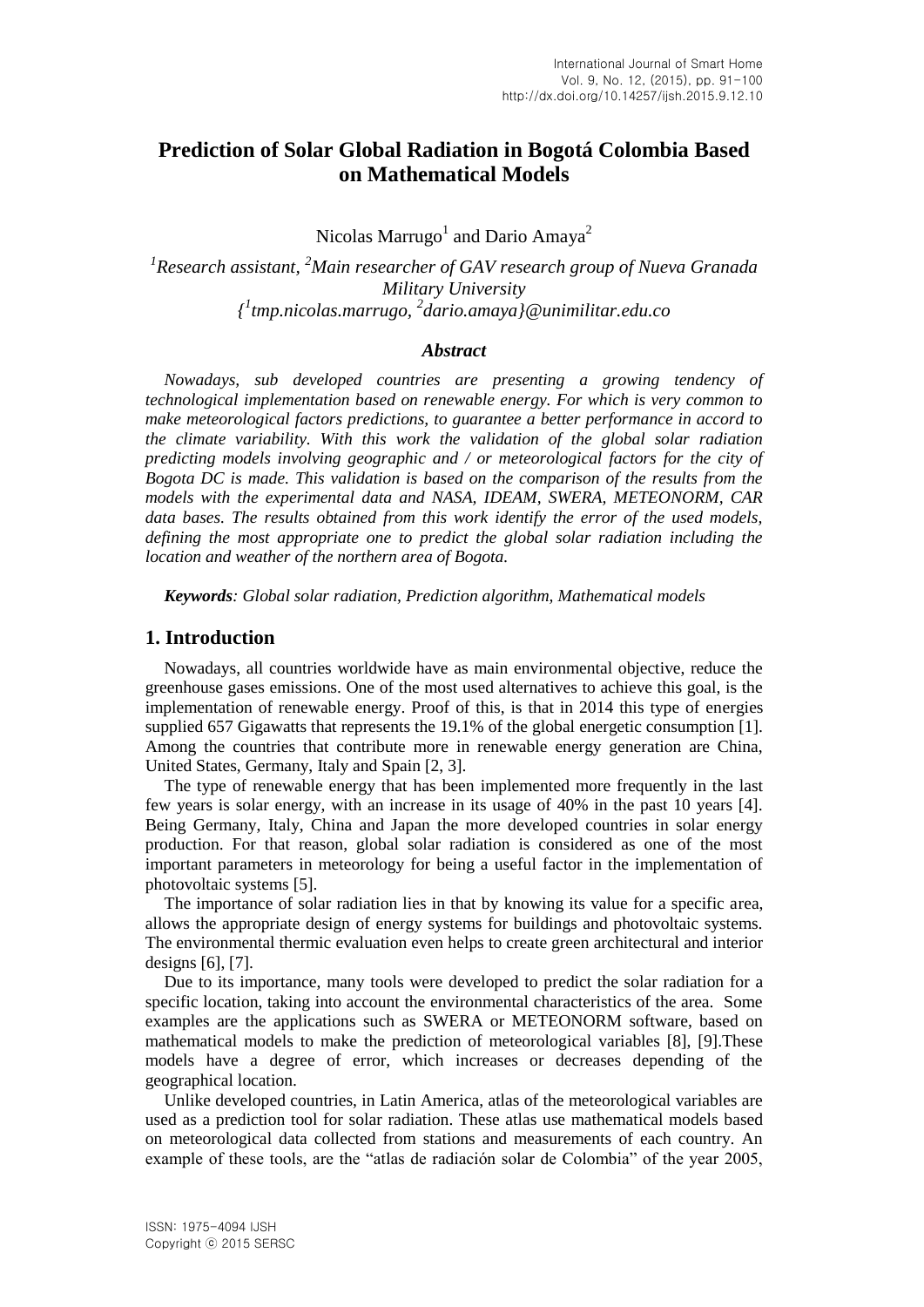"atlas de fuente solar brasileño" of the year 2002 or "mapas de radiación solar global en Argentina" of the year 2005[10], [11], [12].

In order to make predictions of solar radiation in Colombia, the angstrom model was implemented by the IDEAM in the year 2005. The collected data was compressed in the "atlas de radiación solar de Colombia", but due to the global warming these predictions of meteorological variables have changed for the year 2015.

This paper proposes the validation of 13 mathematical models, some of which take into account meteorological factors. To do the validation, the models are compare with databases from NASA, METEONORM, SWERA, IDEAM and CAR. With the purpose of identifying the most relevant models in order to make a global solar prediction in Bogota, Colombia.

# **2. Methodology**

In order to make the prediction of global solar radiation in Bogotá, the 13 different models were classified in those that involve geographical location, those that use location with temperature or relative humidity and finally those that implicate a combination of all of the previous variable. The groups, according to the factors used in the global solar radiation calculation, can be seen in Figure 1.



**Figure 1. Mathematical Models Classification** 

Before using the models to calculate de global solar radiation, first the angular position  $(\alpha)$ , solar declination  $(\delta)$ , distance from the sun to the earth $(\frac{R}{n})$  $\left(\frac{R}{R_0}\right)^2$  and latitude  $(\varphi)$  must be define. With these parameters the hour angle from the solar declination and the latitude using equation 1 is calculated, where the latitude is 4.58 grades corresponding to Bogota city.

$$
\omega = \cos^{-1}(-\tan^{-1}\varphi\tan\delta) \tag{1}
$$

All previous parameters are used by the selected models to predict the global solar radiation in Bogota.

### **2.1. Models without Meteorological Factors**

The models without meteorological factors take into account astronomic and geographic variables. The astronomic parameters used are the astronomical duration of the day (N)and the extraterrestrial solar radiation( $H_0$ ). The geographic factors are average global radiation (H)and the number of hours of solar brilliance  $(n)$ .

The first model was develop by Angstrom in 1990, it is the base to calculate solar radiation and has been used to develop future models. It involves the average monthly values of irradiation and solar brilliance as shown in equation 2[11].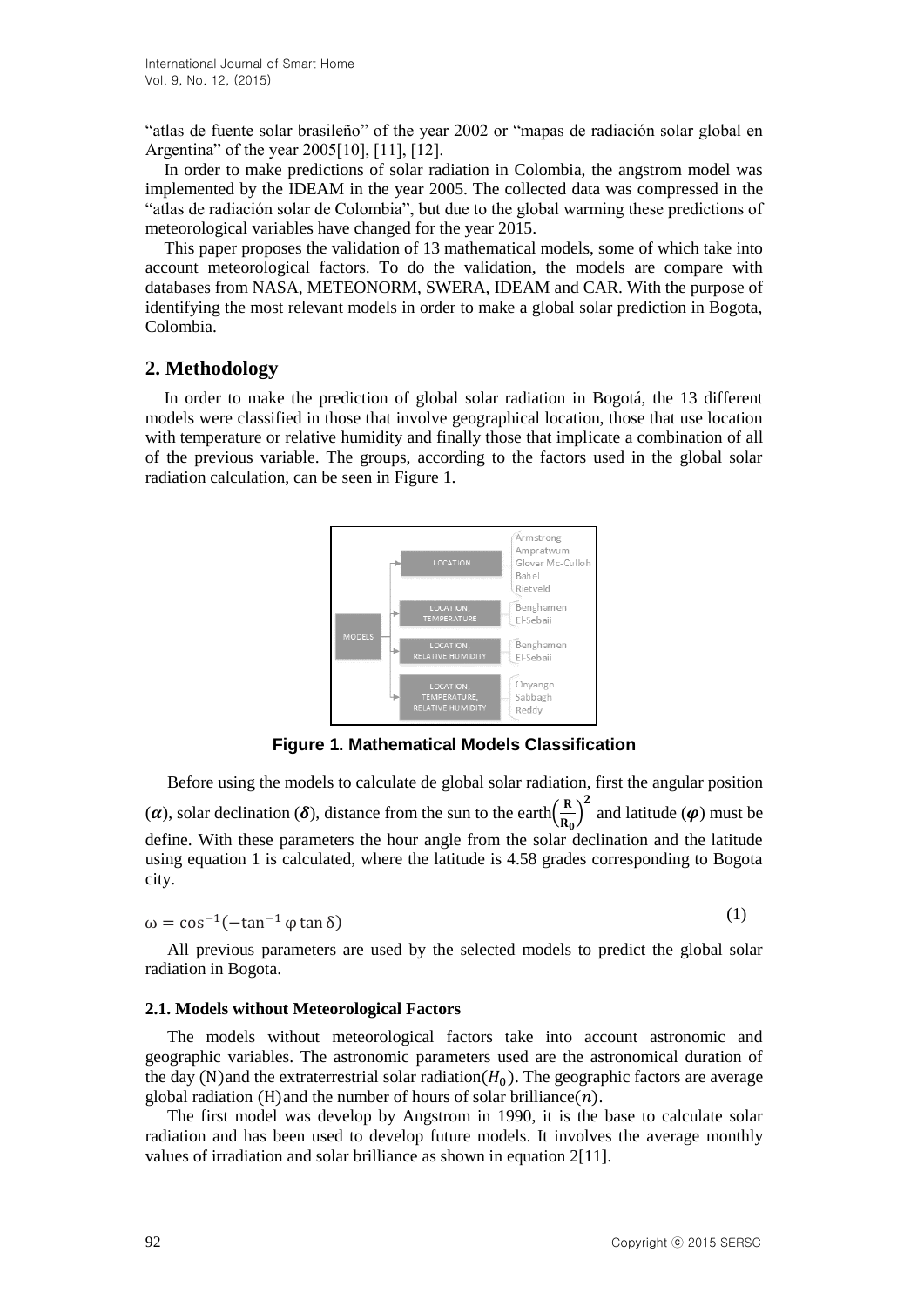$$
\frac{H}{H_0} = a + b \left(\frac{S}{S_0}\right) \tag{2}
$$

The coefficients (a and b) are constants obtained from the irradiation data with average values corresponding to 0.18 and 0.62 respectively[12].

The term (S) refers to the number of hours of solar brilliance measured on the surface; (So) is the duration of the day calculated from the astronomical considerations which is given by equation 3 [13].

$$
S_0 = \frac{2}{15} (\cos^{-1} \tan \varphi \tan \delta)
$$
 (3)

The term (H) is the daily global solar radiation on the surface; (Ho) is the extraterrestrial daily global solar radiation for a determined day on the desired location and is calculated by equation 4.

$$
H_0 = \frac{24}{\pi} I_{sc} \left(\frac{R}{R_0}\right)^2 \left(\cos\varphi\cos\delta\sin\omega + \frac{2\pi\omega}{360}\sin\varphi\sin\delta\right)
$$
(4)

Where  $I_{sc} = 1353(W/m^2)$  is the solar constant according to NASA.

The second model, shown in equation 5, derives from the angstrom model. It was developed by Ampratwum[14].

$$
\frac{H}{H_0} = 0.6376 + 0.2490 \log \left( \frac{S}{S_0} \right)
$$
\n(5)

The third model was developed by Glover and Mc-Culloch where they added the latitude to the angstrom model, represented by equation 6 [15].

$$
\frac{H}{H_0} = 0.29 \cos \varphi + 0.52 \left(\frac{S}{S_0}\right) \tag{6}
$$

The fourth model, presented in equation 7, was estimated and developed by Bahel. The estimation was made through the recompilation data of hours of sun light and global solar radiation from 48 different locations around the world.

$$
\frac{H}{H_0} = 0.16 + 0.87 \left(\frac{S}{S_0}\right) + 0.61 \left(\frac{S}{S_0}\right)^2 + 0.349 \left(\frac{S}{S_0}\right)^3\tag{7}
$$

The fifth model was develop by Rieltveld, which determined the average values of coefficients (a and b) affected by the local climate conditions. Taking the previous into account, is possible to express (a) as a lineal factor and (b) as an hyperbolic factor forming the equation 10 [16].

$$
a = 0.10 + 0.20 \left(\frac{S}{S_0}\right) \tag{8}
$$

$$
b = 0.38 + 0.08 \left(\frac{S}{S_0}\right)^{-1} \tag{9}
$$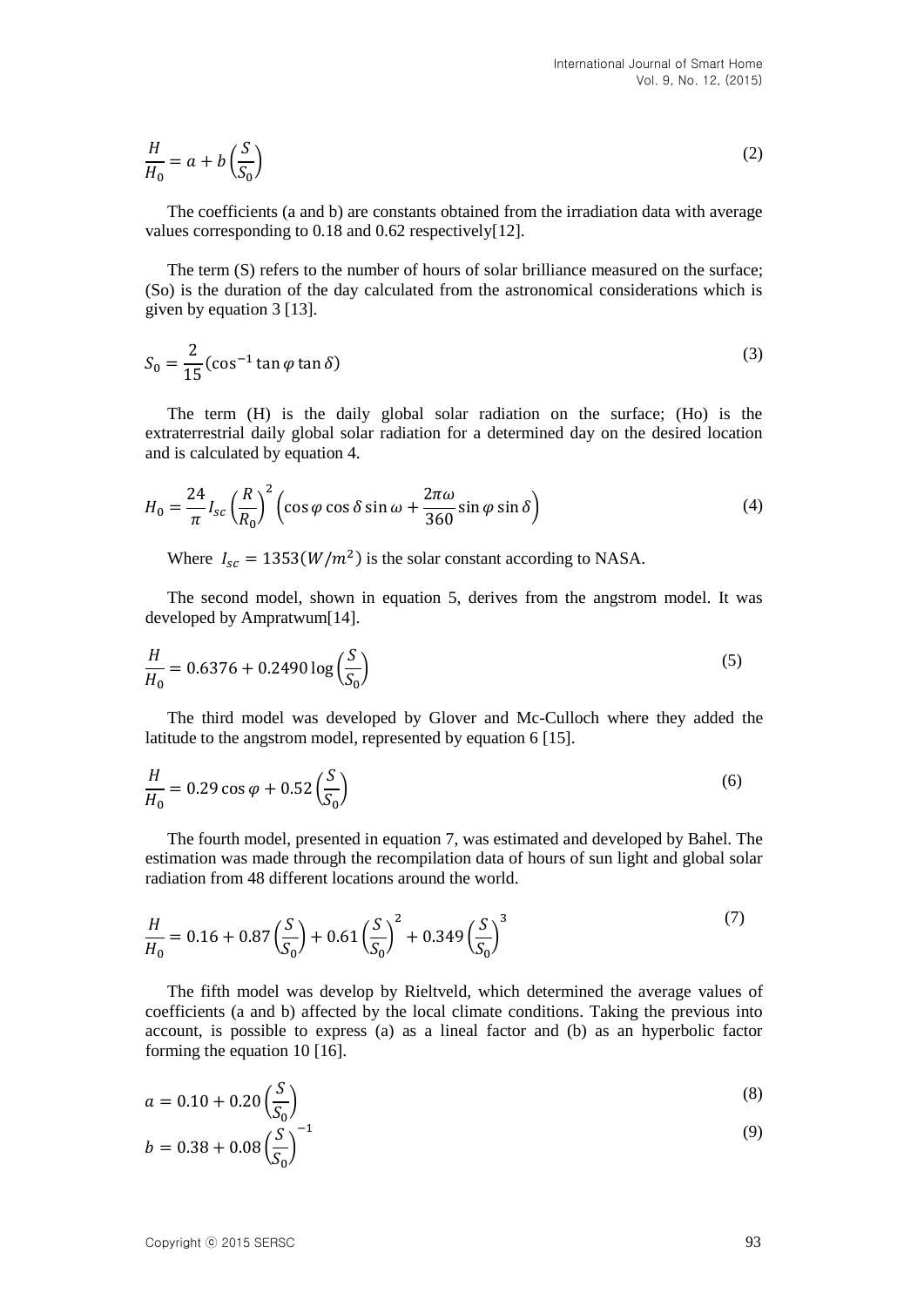$$
\frac{H}{H_0} = a + b \left(\frac{S}{S_0}\right) \tag{10}
$$

#### **2.2. Models with Meteorological Factors**

The models with meteorological factors include astronomic, geographic and meteorological variables. The astronomic parameters used are the astronomical duration of the day (N)and the extraterrestrial solar radiation  $(H<sub>o</sub>)$ . The geographic factors are the average global radiation  $(H)$  and the number of hours of solar brilliance $(n)$ . Finally, the meteorological factors are the daily average temperature(T), daily maximum temperature( $T_{max}$ ), daily minimum temperature ( $T_{min}$ ) and daily average relative humidity(R).

The sixth, seventh and eighth models were developed by El-Sebaii. These were based in the angstrom model structure but contemplating the daily average temperature, the daily average relative humidity and the variation of temperature during the day. These models are represented by equations 11, 12, 13 respectably [17].

$$
\frac{H}{H_0} = -1.92 + 2.60 \left(\frac{S}{S_0}\right) + 0.006T\tag{11}
$$

$$
\frac{H}{H_0} = -1.62 + 2.24 \left(\frac{S}{S_0}\right) + 0.332R
$$
\n(12)

$$
\frac{H}{H_0} = -0.08 + 0.21(T_{max} - T_{min})^{0.5} - 0.012\left(\frac{S}{S_0}\right)
$$
\n(13)

The ninth and tenth models were developed by Benghanem, also based on the angstrom model structure, but included the daily average temperature, maximum temperature and maximum relative humidity of the day. These models are represented by equation 14 and 15 respectably [18].

$$
\frac{H}{H_0} = 0.6369 + 0.037 \left(\frac{T}{T_{max}}\right)
$$
\n(14)

$$
\frac{\dot{H}}{H_0} = 0.7556 - 0.1353 \left(\frac{\dddot{R}}{R_{max}}\right)
$$
\n(15)

The eleventh model was develop by Onyango, which includes the daily average relative humidity and maximum temperature to estimate the global solar radiation through the equation 16. [19].

$$
H = H_0 \exp\left[\varphi \left(\frac{S}{S_0} - \frac{R}{15} - \frac{1}{T_{max}}\right)\right]
$$
\n(16)

The extraterrestrial radiation was defined by equation 17.

$$
H_0 = (1.7 - 0.458\varphi) \left(\frac{20S_0}{1 + 0.1\varphi} + w_{i,j}\cos\varphi\right) 41.858\tag{17}
$$

The term  $w_{i,j}$  is a constant calculated for a given month.

The twelfth model was developed by Sabbagh, which presents the irradiation as a function of climatological and geographical data (Maximum temperature of the day, daily average relative humidity, latitude and longitude). It is represented by equation 18.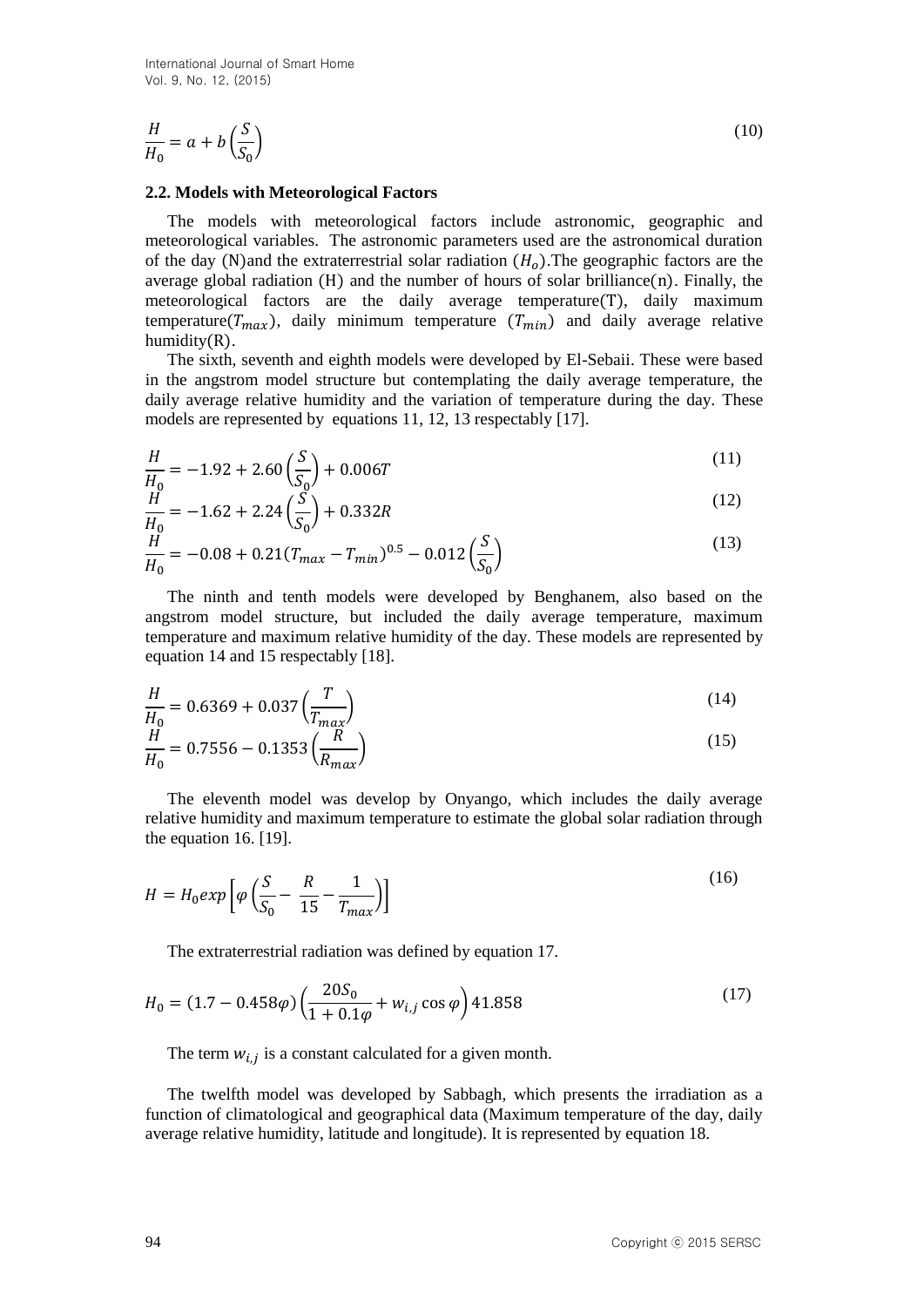(19)

$$
H = 1.53Kexp\varphi_{radiances} \left( \frac{S}{S_0} - \frac{R^{1/3}}{100} - \frac{L_{radiances}}{T_{max}} \right)
$$
 (18)

The value of K is define by equation 19.

$$
K = \left[ \lambda S_0 + \psi_{i,j} \cos \varphi \right] 100
$$

The symbol  $\lambda$  is a constant that represents the latitude of the location and  $\psi_{i,j}$  is the geographic factor of the season, where index i=1 refers to general places and i=2 to places near the sea. The j index corresponds to the number of month, as table 1 indicates [20].

| Month         | $\psi_1$ | $\psi_2$ |
|---------------|----------|----------|
| January       | 1.28     | 1.48     |
| Febrerary     | 1.38     | 1.77     |
| March         | 1.54     | 2.05     |
| April         | 1.77     | 2.15     |
| May           | 2.05     | 2.05     |
| June          | 2.3      | 2.05     |
| July          | 2.48     | 2.1      |
| <b>August</b> | 2.41     | 2.17     |
| September     | 2.36     | 2.14     |
| October       | 1.73     | 1.96     |
| November      | 1.18     | 1.6      |
| December      | 1.17     | 1.43     |

**Table 1. Geographical Factor of Season**

The thirteenth model was developed by Reddy. He proposed a complex equation to calculate the daily global radiation in  $(Cal/cm^2 / day)$  contemplating the average daily temperature and average daily relative humidity, as shown in equation 20 [21].

$$
H = K \left( 0.6 + 0.02T \frac{S}{S_0} - 0.04\sqrt{R} \right) - R \left( 4.3 - \sqrt{T} \right)
$$
\n<sup>(20)</sup>

#### **2.3. Experimental Measurements**

In order to make the proposed comparison using theoretical values of the radiation, temperature and humidity, the corresponding measurements were taken for the models using the following devices. To collect the data the radiometer hd2102 delta ohm was used, which measures the global solar radiation between 0nm and 200nm of spectral range of the irradiance wavelength. The hygrometer hd2101r delta ohm was used to measure the relative humidity and temperature. These 3 values were captured for 30 days, between November 11 of 2014 and December 10 of 2014.

#### **2.4. Databases**

Finally, 5 databases were chosen to complete the comparison of the theoretical value for the selected models. At an international level NASA, SWERA, and METEONORM are the most commonly used, and at a national level IDEAM and CAR, generating the values shown in table 2.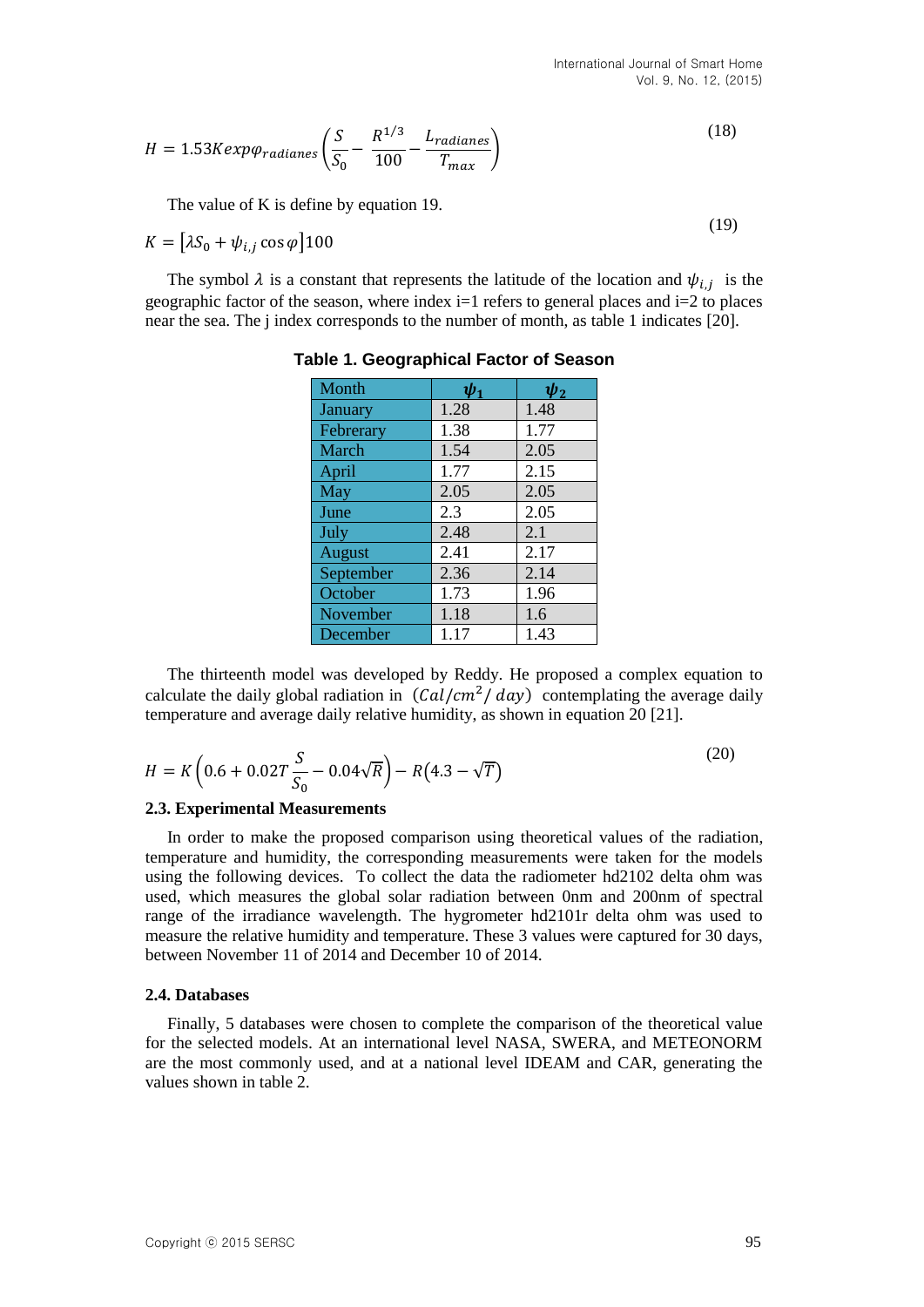| November de 2014 |                                                |                                        |                                   |
|------------------|------------------------------------------------|----------------------------------------|-----------------------------------|
| Databases        | Daily<br>global<br>radiation<br>(Kwh/<br>$m^2$ | Average<br>relative<br>humidit<br>y(%) | Average<br>temperatur<br>$e$ (°C) |
| <b>NASA</b>      | 8.4                                            | 8.1                                    | $17 - 22$                         |
| <b>SWERA</b>     | $3.5 - 4.0$                                    | 75-80                                  | $15 - 20$                         |
| <b>METEONORM</b> | 4.5                                            | <b>NA</b>                              | $13 - 18$                         |
| <b>IEDEAM</b>    | $3.5 - 4.0$                                    | 88-91                                  | 18.5-19.5                         |
| <b>CAR</b>       | 3.279                                          | 70-80                                  | $11 - 13$                         |

# **Table 2. Meteorological Factors for Bogota Taking from Databases**

# **3. Results**

To analyze the resulting error from the models, in this case in particular, the values for the average daily per month from the radiometer and hygrometer were collected. The monthly average daily obtained was  $4.46(Kwh/m^2)$  for the global radiation, 66.32% for relative humidity and 66.32% for temperature during the month of November of 2014 in Bogota.

Based on the above, the software MATLAB® was used to determine the behavior of the daily error of global solar radiation through the selected models and experimental data.



**Figure 2. Behavior of Daily Error of the Models without Meteorological Factors**

In Figure 2 is possible to highlight the Glover and Mc-Culloch model related with equation (6), due to having the lowest average error with a value of 12.22%.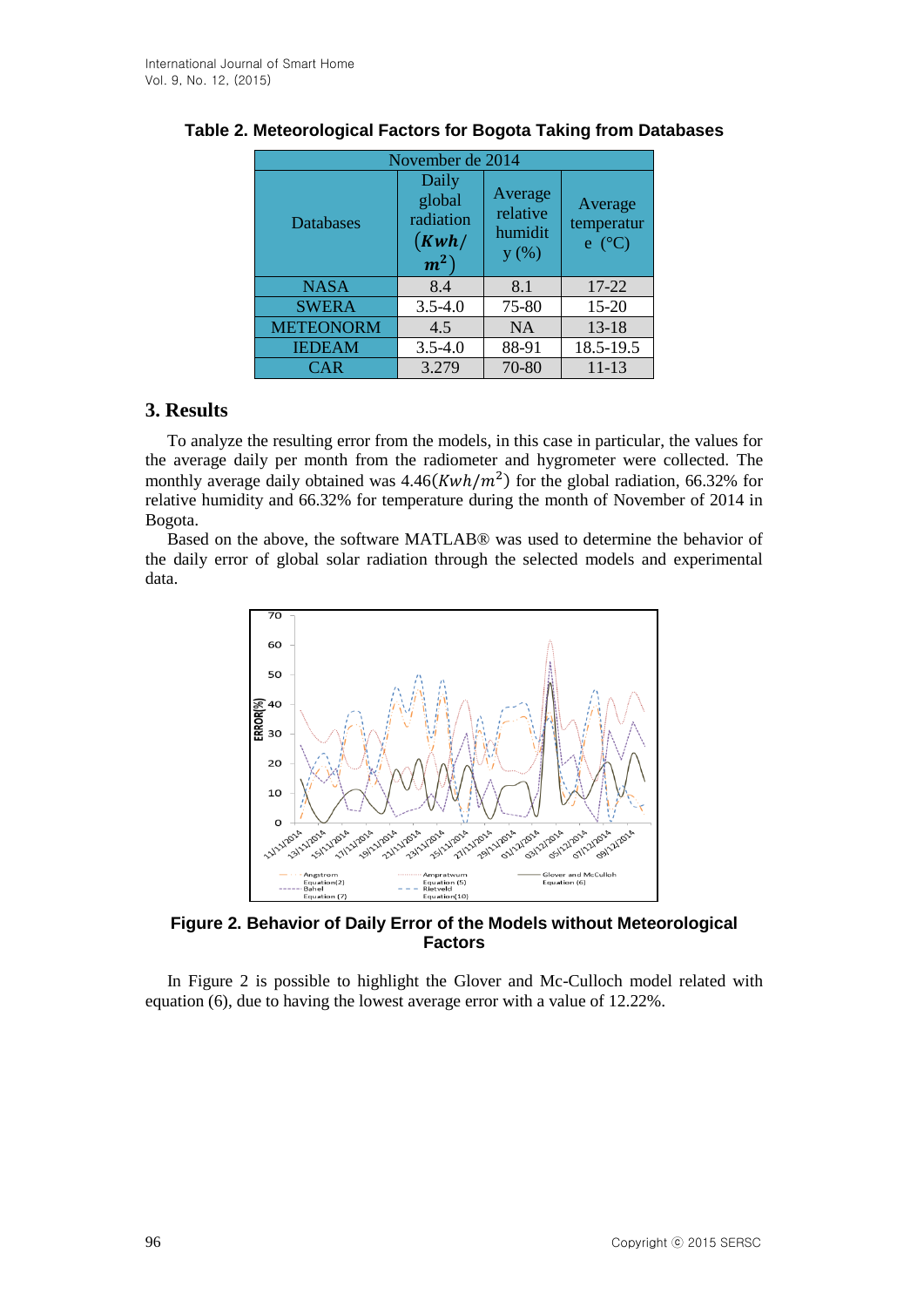

**Figure 3. Behavior of Daily Error of the Models Involving Temperature**

In Figure 3, The El-Sebaii model related with equation (13), indicates its importance due to having an average error of 15.45%



# **Figure 4. Behavior of Daily Error of the Models Involving Relative Humidity**

In Figure 4, the Benghanem model related with equation (15) calls the attention for having an average error of 28.7%



**Figure 5. Behavior of Daily Error of the Models Involving Relative Humidity and Temperature**

The Onyango model related with equation (16), has a low average error of 12.95%, as can be seen in Figure 5.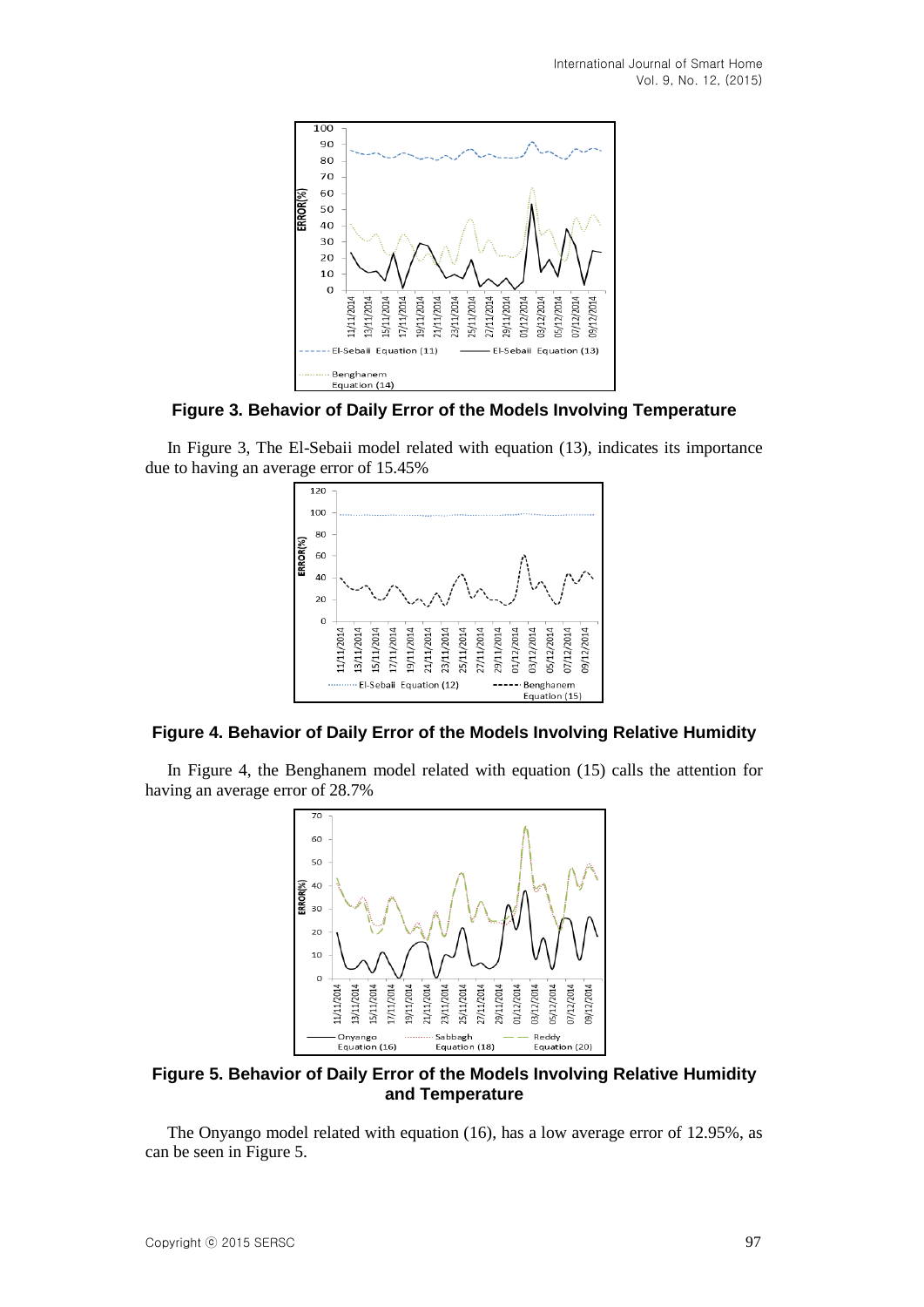After analyzing the daily behavior, the next step was to make the comparison between the daily average global solar radiation of month obtained experimentally and the data obtained theoretically through the selected models. This comparison generates the error shown in Figure 6.



**Figure 6. Average Daily Error of Given Month of Selected Models**

From the previous Figure, 3 models with an average daily error per month of less than 5% can be noticed. From this analysis it can be highlighted that the Glover and Mc-Culloch (equation 6) model has the least percentage of error with a 0.41%, followed by El-Sebaii (equation 13) with an error of 3.05% and Onyango (equation 16) with an error of 1.53%. After identifying the most relevant models, a comparison with the nationals and internationals databases was performed. The results are presented in Figure 7.



**Figure 1. Error of the Most Relevant Models Compared with the Databases**

The previous figure shows that the most relevant models have an average error of 1.6% regarding to international software METEONORM and an error of 19.10% regarding to national databases. This errors are shown in Table 3.

|  |  |  |  | Table 3. Average Error of Most Relevant Models Regarding to the Databases |
|--|--|--|--|---------------------------------------------------------------------------|
|  |  |  |  |                                                                           |

| <b>DATABASES</b> | <b>ERROR</b> |
|------------------|--------------|
| <b>NASA</b>      | 83.64%       |
| <b>SWERA</b>     | 12.54%       |
| <b>METEONORM</b> | 1.61%        |
| <b>IDEAM</b>     | 19.10%       |
| <b>CAR</b>       | 28.31%       |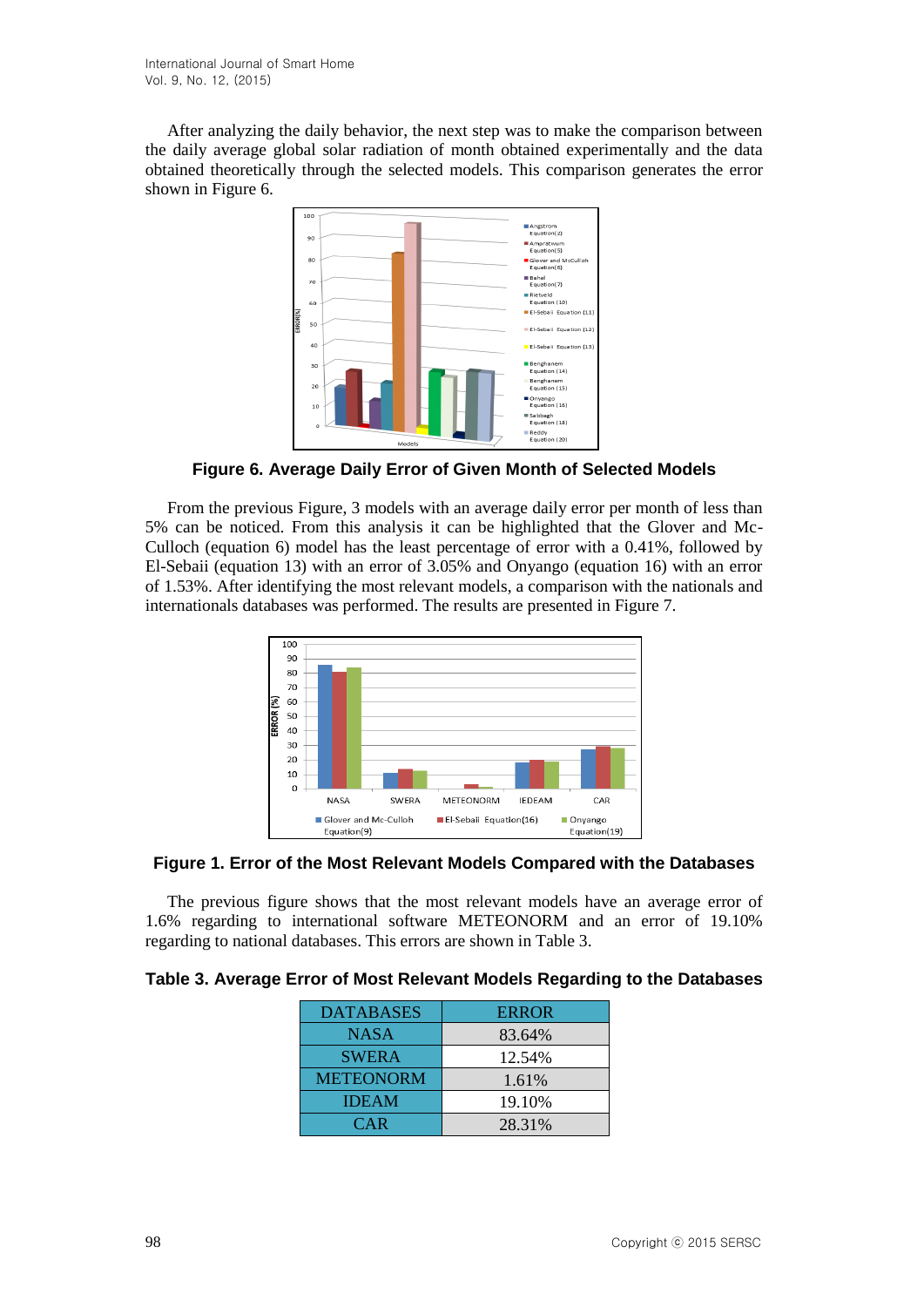### **4. Conclusions**

After analyzing the 13 selected models to calculate the global solar radiation in Bogota, Colombia, 3 models were highlighted given the final results. These models were compared with experimental data, and with national and international databases. The previous with the purpose of getting the most accurate prediction of global solar radiation for the year 2014 and onwards.

From the study, the model developed by Glover and Mc-Culloch caught the attention, because it had the minor error of all models. This model does not involve meteorological factors, reason why it can only be used to predict the global solar radiation in general, without taking into account the environmental conditions of Bogota.

The Onyango model is the most important of all models, because it involves meteorological factors as relative humidity and temperature. With these features the model can be used to predict the global solar radiation for specific zones, which is perfect in the case of Bogota due to having different micro climates caused by its urban morphology.

On the other hand, the El-Sebaii model which only involves the variation of temperature to calculate the global solar radiation in Bogota, can only be used to make predictions in a specific period of time. The reason lies in it using the minimum temperature along with the maximum temperature of the day, which makes the prediction to get amplified.

The Onyango is the most relevant model to do the prediction of global solar radiation due to having a margin of error of 1.61% when compared with the software METEONORM, a tool that contains more accurate and updated information than national databases. This model could be used for developing prediction programs of meteorological factors in Bogota. Programs that will serve as an updated information source for support of urban projects based on the environmental conditions of Bogota, Colombia.

### **Acknowledgments**

The authors would like to offer their special gratitude to the Research Vicechancellorship of Nueva Granada Military University for financing the research project IMP-ING 1576 titled: "Abastecimientoenergéticoautónomomediante SFRC para áreas de laboratorioen el campus de Cajicá ", 2015.

### **References**

- [1] Renewable Energy Policy Network for the 21st Century, Editor, "Renewables Global Status Report", (**2015)**; Paris.
- [2] Federal Ministry of Economics and Technology, Editor, "Renewable Energy Solutions for Off-grid Applications", **(2013)**; Germany.
- [3] R. Lafferriere, "El Mecanismo de Desarrollo Limpio Del Protocolo de Kyoto", **(2008)**.
- [4] H. Lund and B. V. Mathiesen, "Energy system analysis of 100% renewable energy systems—The case of Denmark in years 2030 and 2050", Energy, vol. 34, no. 5, **(2009)**, pp. 524–531.
- [5] A. Mellit, M. Menghanem and M. Bendekhis, "Artificial neural network model for prediction solar radiation data: application for sizing stand-alone photovoltaic power system", Power Engineering Society General Meeting, IEEE, **(2005)**.
- [6] L. T. Wong and W. K. Chow, "Solar radiation model", Appl. Energy, vol. 69, no. 3, **(2001)**, pp. 191– 224.
- [7] R. Righini and D. Barrera, "Empleo del modelo de Tarpley para la estimación de la radiación solar global mediante imágenes satelitales GOES en Argentina", Av. En Energ. Renov. Medio Ambiente, vol. 12, no. 2, **(2008)**, pp. 9–15.
- [8] J. Remund, S. C. Müller, C. Schilter and B. Rihm, "The use of Meteonorm weather generator for climate change studies", Proceedings of the 10th European Conference on Applications of Meteorology (ECAM), **(2010)**; Zürich, Switzerland.
- [9] F. R. Martins, E. B. Pereira and S. L. Abreu, "Satellite-derived solar resource maps for Brazil under SWERA project", Sol. Energy, vol. 81, no. 4, **(2007)**, pp. 517–528.